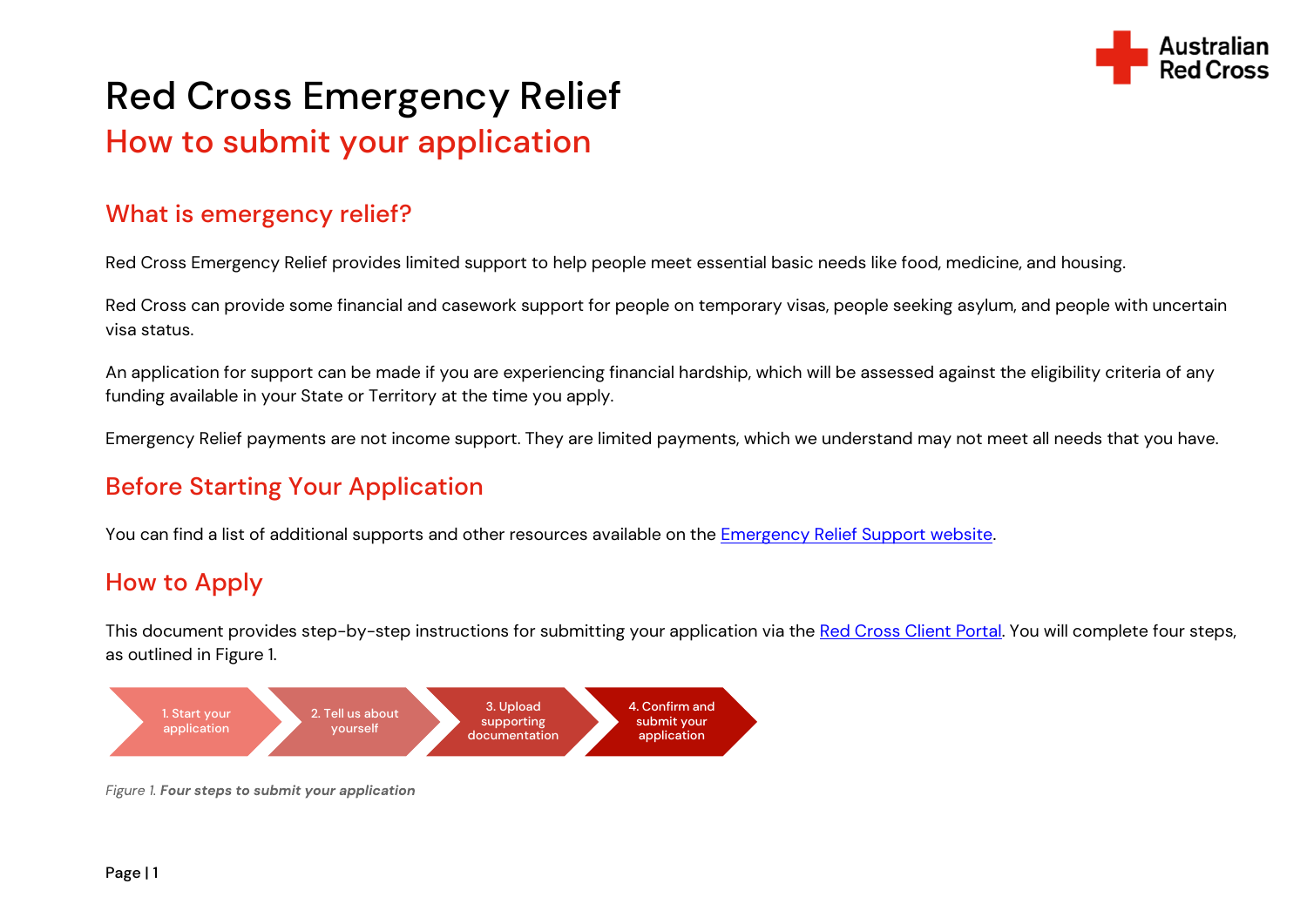

#### Step 1: Start your application

- A. Visit the [Red Cross Client Portal](https://connect.redcross.org.au/en-US/SignIn?returnUrl=/application-submit?code=8181)
- B. Register for an account with Red Cross, by clicking on the **Register** tab

*Note: You will need to create a password that is at least eight characters long that includes numbers, symbols, lower case, and capital letters.*

C. Review the information provided and click **next**

> *Note: If you have already applied for Red Cross support and have an existing account you can sign-in with the same email and password.*

*If there are four incorrect signin attempts the account will be locked for 24 hours. You will be able to re-set your password after 24 hours.*

| Australian<br>Red Cross        | English +<br>番 | Sign in |
|--------------------------------|----------------|---------|
| $\bigstar$ Sign in<br>Register |                |         |
| Register                       |                |         |
| $*$ Email <sup>*</sup>         |                |         |
| * Password*                    |                |         |
| * Confirm password*            |                |         |
| Register                       |                |         |

#### **Migration Support Programs - Emergency Relief Application**

| 0%                                                                                                                                                                                                                             |
|--------------------------------------------------------------------------------------------------------------------------------------------------------------------------------------------------------------------------------|
|                                                                                                                                                                                                                                |
| <b>Application ID</b>                                                                                                                                                                                                          |
| 290568                                                                                                                                                                                                                         |
|                                                                                                                                                                                                                                |
| <b>Application Status</b>                                                                                                                                                                                                      |
| Draft                                                                                                                                                                                                                          |
|                                                                                                                                                                                                                                |
|                                                                                                                                                                                                                                |
| <b>Emergency relief support for people on temporary visas</b>                                                                                                                                                                  |
| Red Cross has received funding to provide emergency relief payments to temporary visa holders in severe financial hardship due to the COVID-19 pandemic. By submitting this                                                    |
| application you will be assessed for eligible emergency relief in your state.<br>Submitting the required information will help us process your application as quickly as possible. Missing information will delay the outcome. |
| You will receive notification on the progress of your application and Red Cross will contact you if more information is required.                                                                                              |
|                                                                                                                                                                                                                                |
| <b>Note Text</b>                                                                                                                                                                                                               |
| <b>Add Message</b>                                                                                                                                                                                                             |
| There are no records to display                                                                                                                                                                                                |
|                                                                                                                                                                                                                                |
|                                                                                                                                                                                                                                |
|                                                                                                                                                                                                                                |
|                                                                                                                                                                                                                                |
| <b>Next</b>                                                                                                                                                                                                                    |
|                                                                                                                                                                                                                                |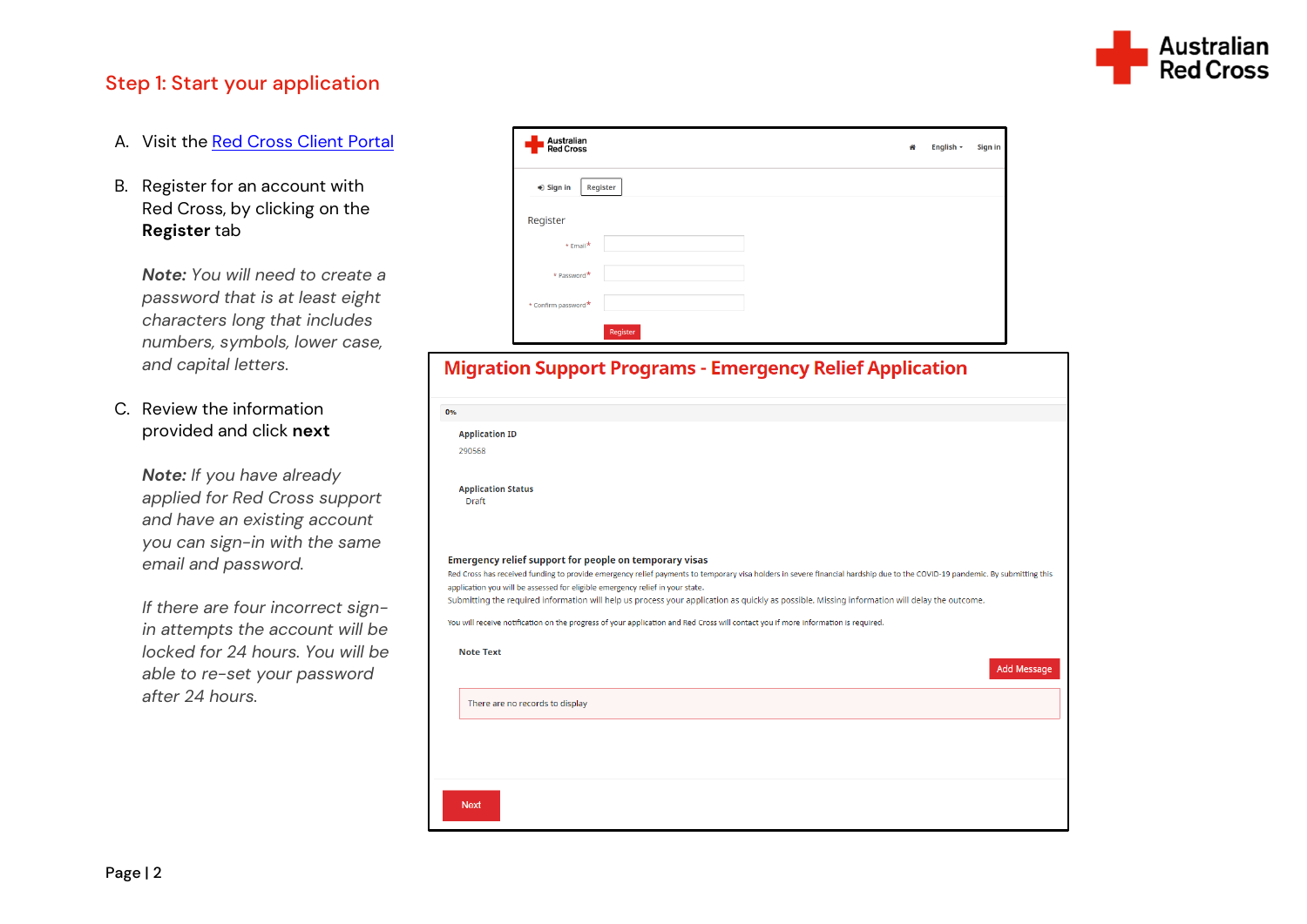

### Step 2: Tell us about yourself

#### A. Enter your personal information into the form

*Note: Ensure you provide the correct email address, as we will need to contact you if we require additional information.*

| First name *                                                                   | Last name *                        |
|--------------------------------------------------------------------------------|------------------------------------|
|                                                                                |                                    |
| Primary phone (if landline, include area code) *                               | Email *                            |
| Provide a telephone number                                                     |                                    |
| Date of birth (dd/mm/yyyy) *                                                   | <b>Interpreter required</b>        |
| DD/MM/YYYY                                                                     | $\odot$ Yes<br><b>No</b><br>雦      |
| Gender                                                                         | <b>Language at home (optional)</b> |
|                                                                                | $\alpha$<br>$\pmb{\cdot}$          |
|                                                                                |                                    |
| Address finder (start typing your address and select)<br><b>Street address</b> | Suburb *                           |
|                                                                                |                                    |
| Postcode *                                                                     | State *                            |
|                                                                                | ٠                                  |
|                                                                                |                                    |
|                                                                                |                                    |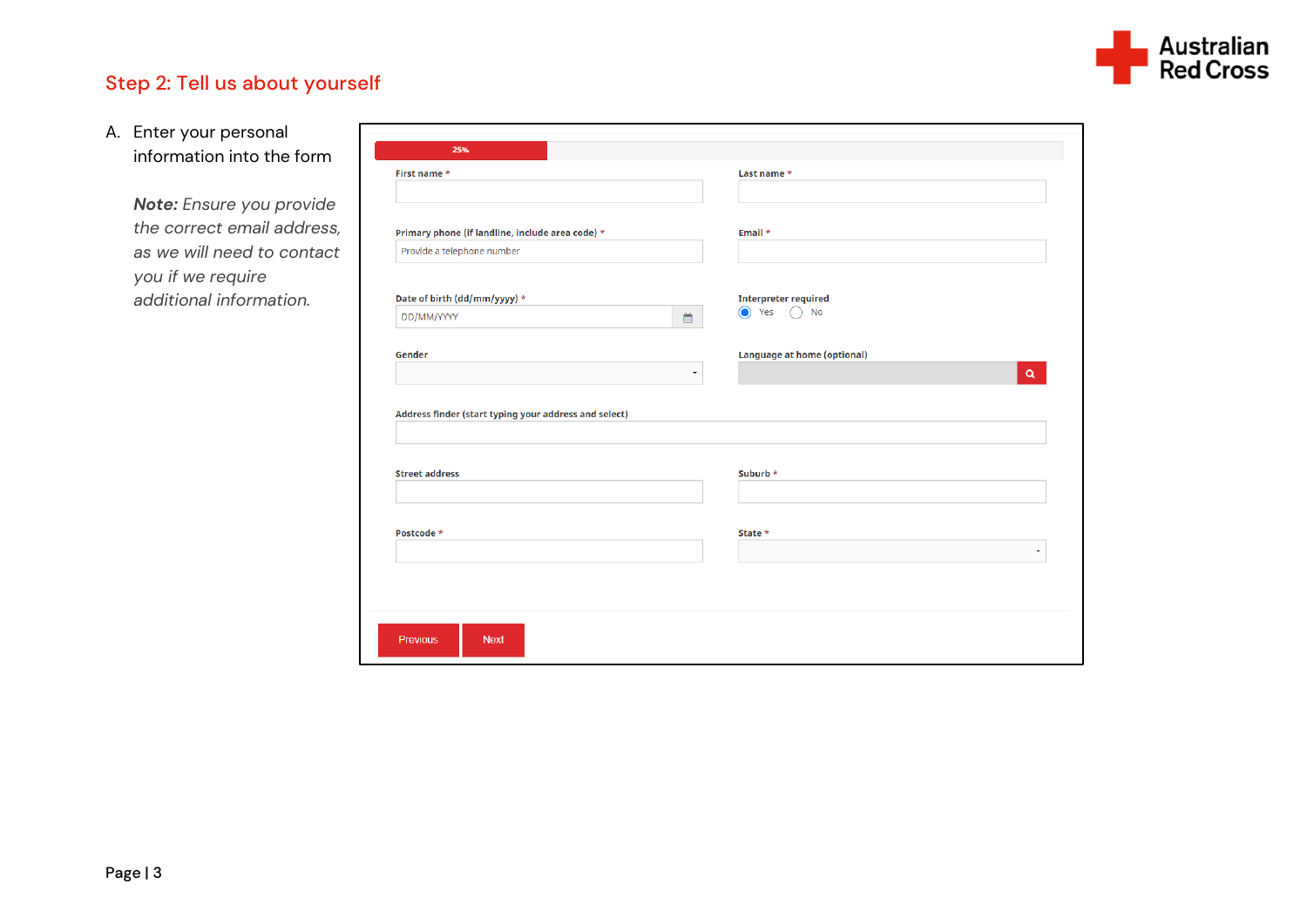

#### Step 3: Provide your visa details

A. Enter your visa details into the form

*Note: Don't worry if you are usure of your visa status or do not have a current visa document, you can upload other travel documents instead, such as: passport, ImmiCard or visa application – this can be done in Step 6*

- B. Confirm your family composition
- C. Click on the **Add Person** button to enter visa details for anyone in your family that is included in this application
- D. When you finish adding all the Information for yourself and your family members, scroll down to the next section

|  | <b>Migration Support Programs - Emergency Relief Application</b> |  |
|--|------------------------------------------------------------------|--|
|  |                                                                  |  |

| 50%                                                                                         |                   |
|---------------------------------------------------------------------------------------------|-------------------|
| To assess your eligibility we need to verify your visa status.                              |                   |
|                                                                                             |                   |
| <b>Visa Type</b>                                                                            | $\alpha$          |
|                                                                                             |                   |
| <b>Travel Document Type</b>                                                                 |                   |
|                                                                                             | ۰.                |
| <b>Document Number</b>                                                                      |                   |
|                                                                                             |                   |
|                                                                                             |                   |
| <b>Passport (Travel Document) Country</b>                                                   |                   |
|                                                                                             | $\alpha$          |
| <b>Family Composition *</b>                                                                 |                   |
| Please select the option that best describes your family unit living with you in Australia. |                   |
| Single                                                                                      | ٠                 |
|                                                                                             |                   |
| Please enter visa details for each additional person on this application.                   |                   |
|                                                                                             | <b>Add Person</b> |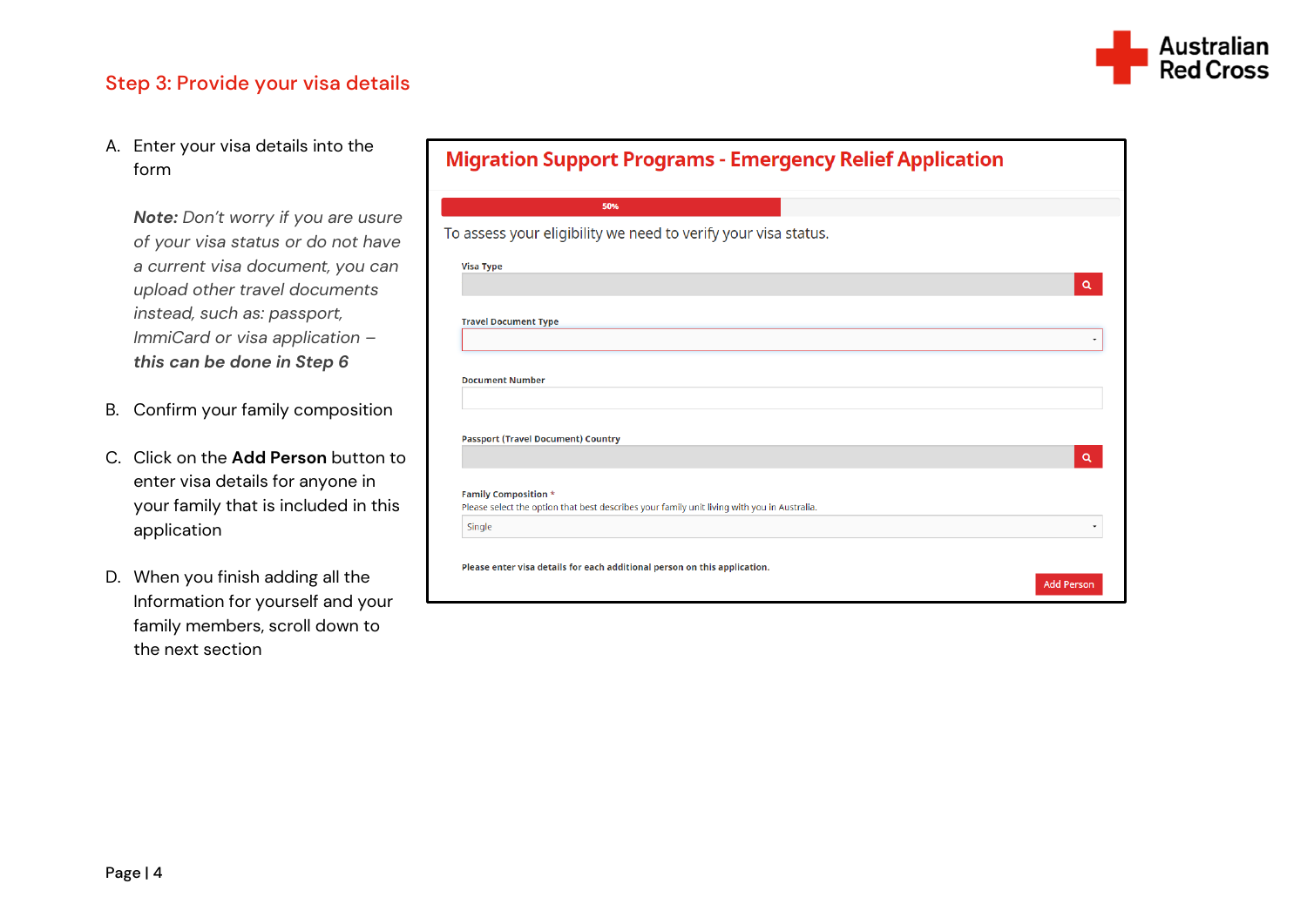

#### Step 4: Tell us why you need support and a bit more about yourself

- A. Tick any options that apply to your situation
- B. Answer the remaining questions and click **Next** to proceed

| What led to you requiring emergency relief (tick all that apply)?       |
|-------------------------------------------------------------------------|
| I've lost my job                                                        |
| <b>Family breakdown</b>                                                 |
| My family overseas can't support me anymore                             |
| I've run out of savings                                                 |
| <b>Large utility bill</b>                                               |
| <b>Unexpected expense</b>                                               |
| Other                                                                   |
|                                                                         |
| What do you need to pay for the emergency relief (tick all that apply)? |
| <b>Utilities</b>                                                        |
| Food                                                                    |
| Rent                                                                    |
| <b>Medical Treatment</b>                                                |
| <b>Clothes</b>                                                          |
| <b>Medication</b>                                                       |
| <b>Legal Cost</b>                                                       |
| <b>School Expenses</b>                                                  |
| <b>Transport</b>                                                        |
| <b>Fines</b>                                                            |
| <b>Infant Supplies</b>                                                  |
| Other                                                                   |

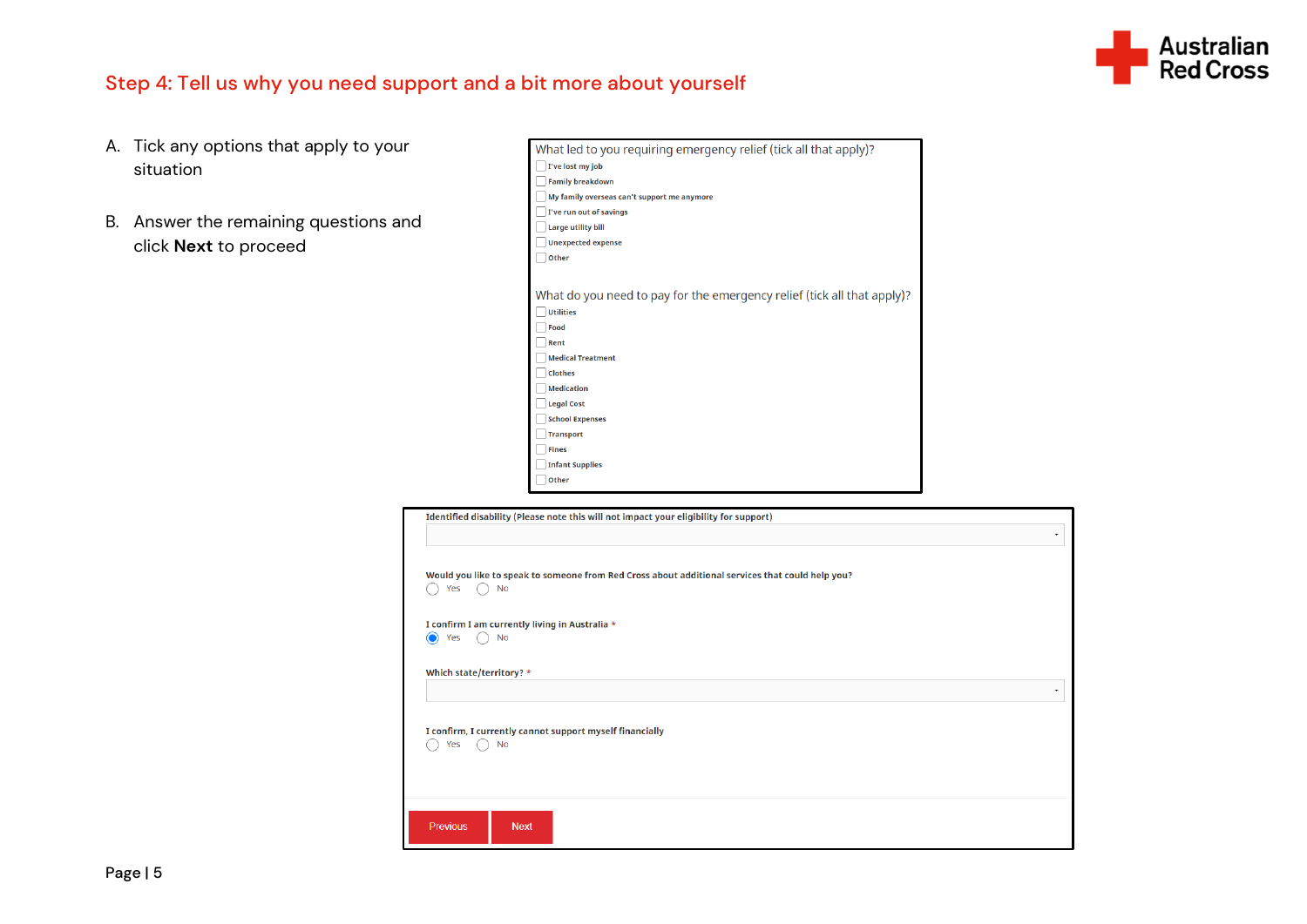

#### Step 5: Enter bank details, upload Bank Statements and Travel Documents

- A. Enter your bank details, including:
	- Account name
	- BSB number
	- Account number
- B. Click **Upload** to provide copies of bank statements for all accounts held by all adult members of your family

*Note: Bank statements must be less than 2-weeks old (from the date the application is submitted) and cover one month (4-weeks) worth of transactions. Where possible, original files should be uploaded for bank statements. Screenshots are only acceptable if they clearly show your name, account details (BSB and account number) and your current home address.*

- C. Click **Upload** again to provide copies Of your travel documents, such as: passport, ImmiCard or visa application
- D. When you finish uploading all the documents, click **Next** to proceed

|                                                                             | 75%                                                                                                                                                                                                                                                       |
|-----------------------------------------------------------------------------|-----------------------------------------------------------------------------------------------------------------------------------------------------------------------------------------------------------------------------------------------------------|
|                                                                             | <b>Please upload bank statements below</b>                                                                                                                                                                                                                |
| Credit Card Number.                                                         | For your own security, do not upload a credit card statement or a bank statement that contains a credit card number.<br>• If you receive an ERROR message when uploading your document it is because our system has found sensitive information such as a |
|                                                                             | • If you are uploading a Credit Card Statement - there is no need to provide this statement, please proceed without it                                                                                                                                    |
|                                                                             | <b>Bank Statement Requirements</b>                                                                                                                                                                                                                        |
| You may upload multiple attachments.                                        | • all adult members of the family must submit a current bank statement dating back one month from the date of application.                                                                                                                                |
|                                                                             |                                                                                                                                                                                                                                                           |
|                                                                             | • if you have joint accounts or regular transfers to another bank account you will need to provide a bank statement for that account                                                                                                                      |
|                                                                             | • screenshots are acceptable only if they show your name, account number and residential address<br>Submitting the above information will help us to process your application as quickly as possible.                                                     |
|                                                                             | Missing information will delay the outcome                                                                                                                                                                                                                |
|                                                                             |                                                                                                                                                                                                                                                           |
|                                                                             |                                                                                                                                                                                                                                                           |
| <b>Account Name</b><br><b>BSB Number</b><br><b>Account Number</b><br>Upload | Drag and Drop Files here                                                                                                                                                                                                                                  |
|                                                                             |                                                                                                                                                                                                                                                           |